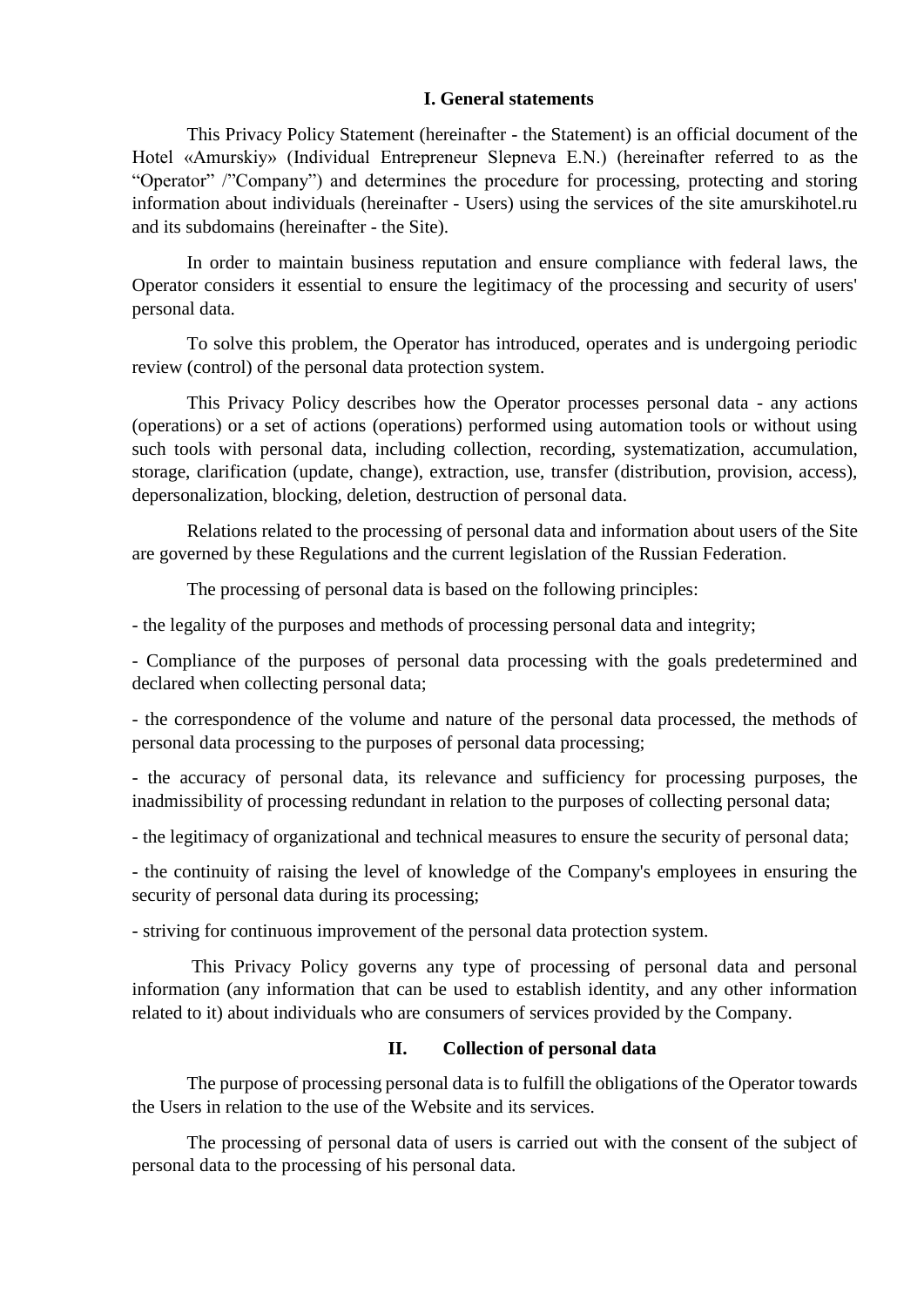Personal data is any information relating to directly or indirectly determined or determined by an individual (subject of personal data) and which can be used to identify a specific person or to communicate with him.

Below are some examples of the types of personal data that the Operator may collect, and how we may use such information.

### **III. Rules for the processing of personal data.**

#### WHAT PERSONAL DATA DO WE COLLECT?

According to the requirements of the article 9 of the Federal Law of 27.07.2006 On personal data №152-FZ Information gathering includes the following information:

— First name, last name;

— Phone number;

— Email address.

When processing personal data, we ensure the accuracy of personal data, their sufficiency, and, if necessary, relevance in relation to the purposes of processing personal data.

THE PROCESSING OF PERSONAL DATA RELATING TO THE FOLLOWING POINTS IS NOT ALLOWED:

- the race of personal data subjects;
- national identity of the subjects of personal data;
- political views of the subjects of personal data;
- religious beliefs of the subjects of personal data;
- philosophical beliefs of personal data subjects;
- Health condition of the subjects of personal data;
- the intimate life of the subjects of personal data.

In the course of its activities, the Company may transfer, including cross-border, as well as entrust the processing of personal data to other persons on the basis of relevant agreements, subject to obtaining the consent of the subjects of personal data or providing other necessary legal grounds for such transfer. At the same time, an important condition of the contracts based on which the transfer of personal data is carried out is to ensure the confidentiality and security of the personal data processed.

When collecting personal data, including by means of the Internet information and telecommunications network, the Company provides a recording, organizing, accumulating, storing, updating (updating, changing) and retrieving personal data using databases located in the Russian Federation.

## **IV. Transfer of personal data.**

The personal data of the Users is not transferred to any third parties, except as expressly provided for by these Rules.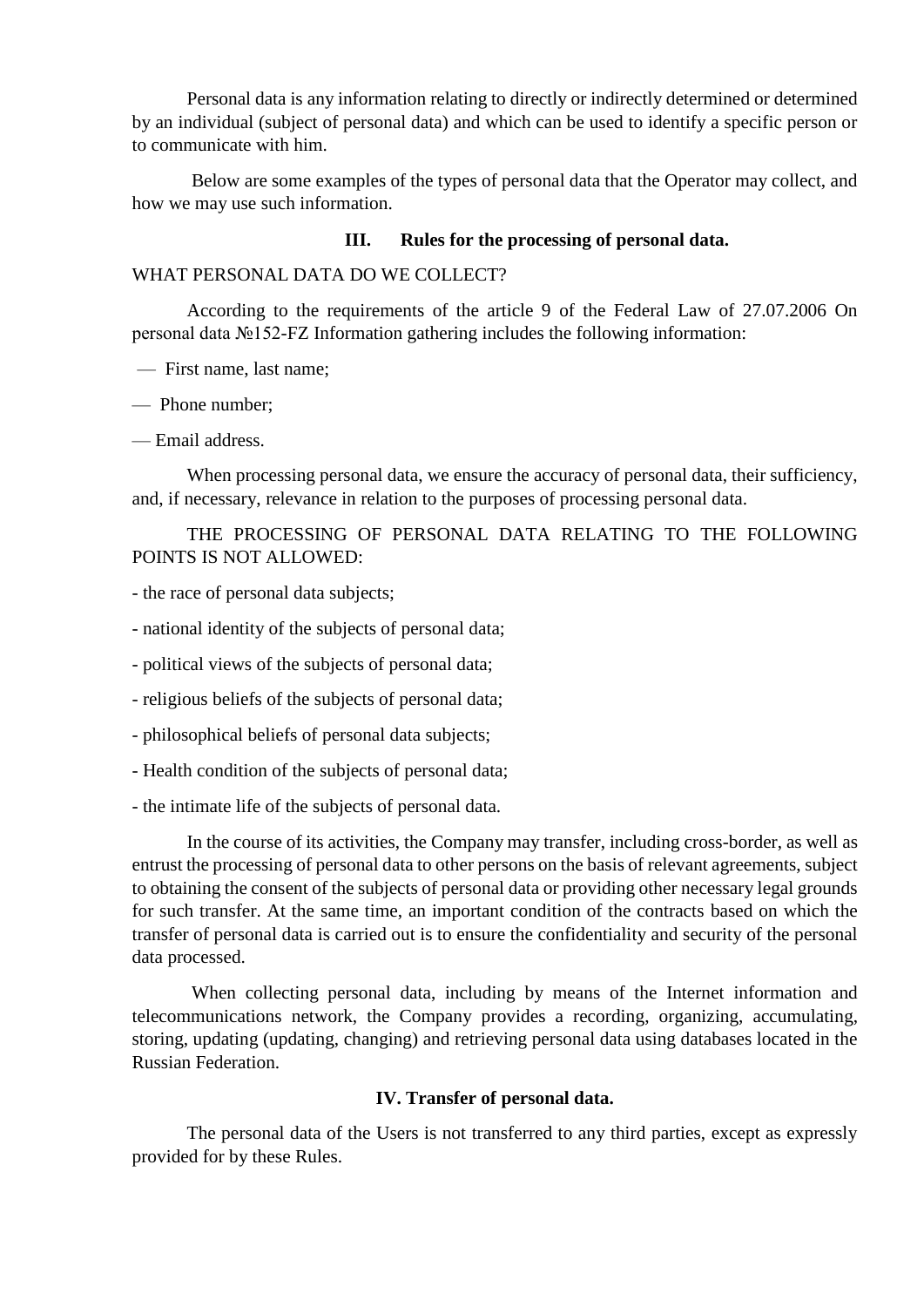The processing of the User's personal data is carried out without any time limit, in any legal way, including in personal data information systems using automation tools or without using such tools

The User personal data may be transmitted at the request of the authorized public authority of state power of the Russian Federation only on the grounds and in the procedure established by the legislation of the Russian Federation.

The Operator blocks personal data related to the relevant User from the moment of the appeal or request of the User or his legal representative or authorized body for the protection of the rights of personal data subjects for the period of verification, in case of unreliable personal data or illegal actions.

# POSSIBILITY OF INFORMATION DISCLOSURE TO THE THIRD PARTIES

In some cases, the Company may provide certain personal information and data to strategic partners who work with the Operator to provide products and services, or those who help the Operator to sell products and services to consumers. We provide the third parties with the minimum amount of personal data needed only to provide the required service. Personal information will be provided by the Operator only in order to provide consumers with services, as well as to improve these services, related communications. Such information will not be provided to the third parties for their marketing purposes.

To use your personal data for any other purpose, the Operator will request your consent to the processing of your personal data.

Дополнительно в случае реорганизации, слияния или продажи Оператор может передать любую или всю собираемую нами персональную информацию соответствующему третьему лицу.

The operator may be required - in accordance with the law, a court order, in a court proceeding and / or on the basis of public inquiries or requests from public authorities in the territory or outside the territory of your country of residence - to disclose your personal data. The operator may also disclose personal data / information about you if it determines that such disclosure is necessary or appropriate for national security, law enforcement or other socially important purposes. The operator may also disclose personal data / information about you if it determines that disclosure is necessary to enforce our terms and conditions or to protect our business and our users. Additionally, in case of a reorganization, merger or sale, the Operator may transfer any or all of the personal information we collect to a relevant third party.

#### IDENTIFICATION FILES (COOKIES) AND OTHER TECHNOLOGIES

Website, emails and any other communications on behalf of the Company may use identification cookies and other technologies, such as: pixel tags, web beacons. Such technologies help the Operator to better understand the behavior of users, tell him which sections of the site have been visited by users, and measure the effectiveness of advertising and network searches. The operator considers the information collected by cookies and other technologies as nonpersonal information.

The goal in such cases is to provide a more convenient and personal interaction with the Operator. For example, knowing your name, we can use it in communications. Ultimately, all this knowledge helps the Operator to provide you with the highest quality service.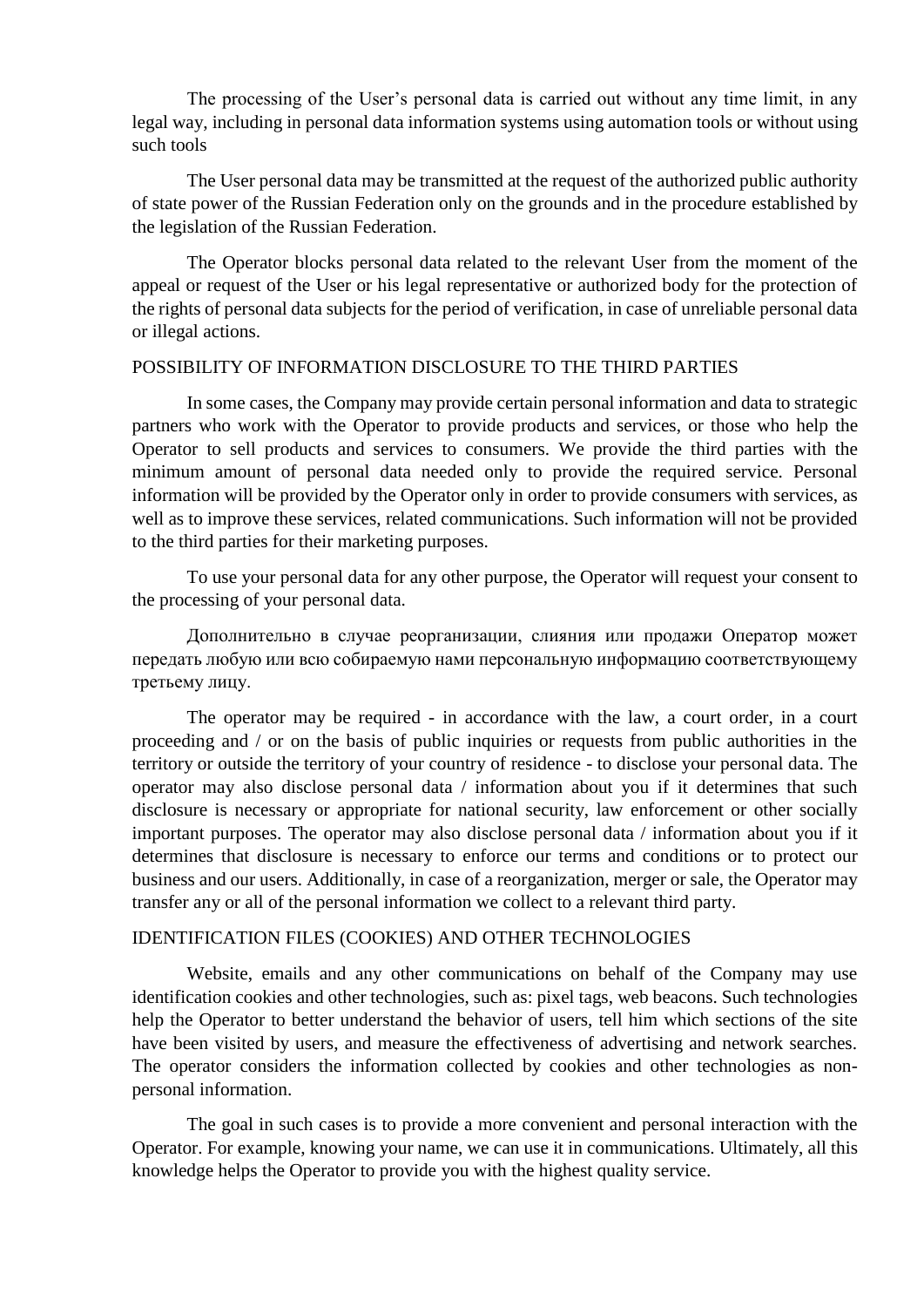If you can disable cookies in the settings of the web browser or mobile device you are using, please note that some functions of the website may become inaccessible after disabling cookies.

As with most websites, the Operator collects some information automatically and stores it in statistics files. Such information includes the Internet Protocol (IP) address, browser type and language, information about the Internet service provider, referring and exit pages, information about the operating system, date and time stamp, and information about the visits. This information is used to understand and analyze trends, administer the site, study user behavior on the site. The operator may use such information for their marketing purposes.

## **V. Requirements for the security of personal data.**

In order to ensure the security of personal data during their processing, the Company implements the requirements of the following regulatory documents of the Russian Federation in the field of processing and ensuring the security of personal data:

- The Constitution of the Russian Federation;

- Federal Law of July 27, 2006 No. 149-ФЗ "On Information, Information Technologies and Information Protection";

- Federal Law No. 152-FZ of July 27, 2006 "On Personal Data";

- Decree of the Government of the Russian Federation of 01.11.2012, No. 1119 "On approval of requirements for the protection of personal data when they are processed in personal data information systems";

- Decree of the Government of the Russian Federation of September 15, 2008 No. 687 "On the approval of the Regulation on the peculiarities of the processing of personal data carried out without the use of automation tools":

- Order of the FSTEC of Russia of February 18, 2013 No. 21 "On Approval of the Composition and Content of Organizational and Technical Measures for Ensuring the Security of Personal Data During Their Processing in Personal Data Information Systems";

- Order of the Federal Security Service of Russia dated July 10, 2014 No. 378 "On approval of the Composition and content of organizational and technical measures to ensure the security of personal data when processing them in personal data information systems using the means of cryptographic protection of information necessary to meet the protection requirements of the Government personal data for each level of security. "

When you post on forums, in chat rooms or social networks, the personal data you provide is visible to other users and can be read, collected or used by them. You are responsible for the personal data you prefer to provide in such cases on your own. For example, if you enter your name and email address in a forum post, such information is public. Please take precautions when using these features.

## RESPECT FOR YOUR PRIVACY IN THE COMPANY

In order to ensure that your personal data is safe, the Operator communicates confidentiality and safety standards to the Company's employees and strictly monitors the implementation of confidentiality measures within the Company.